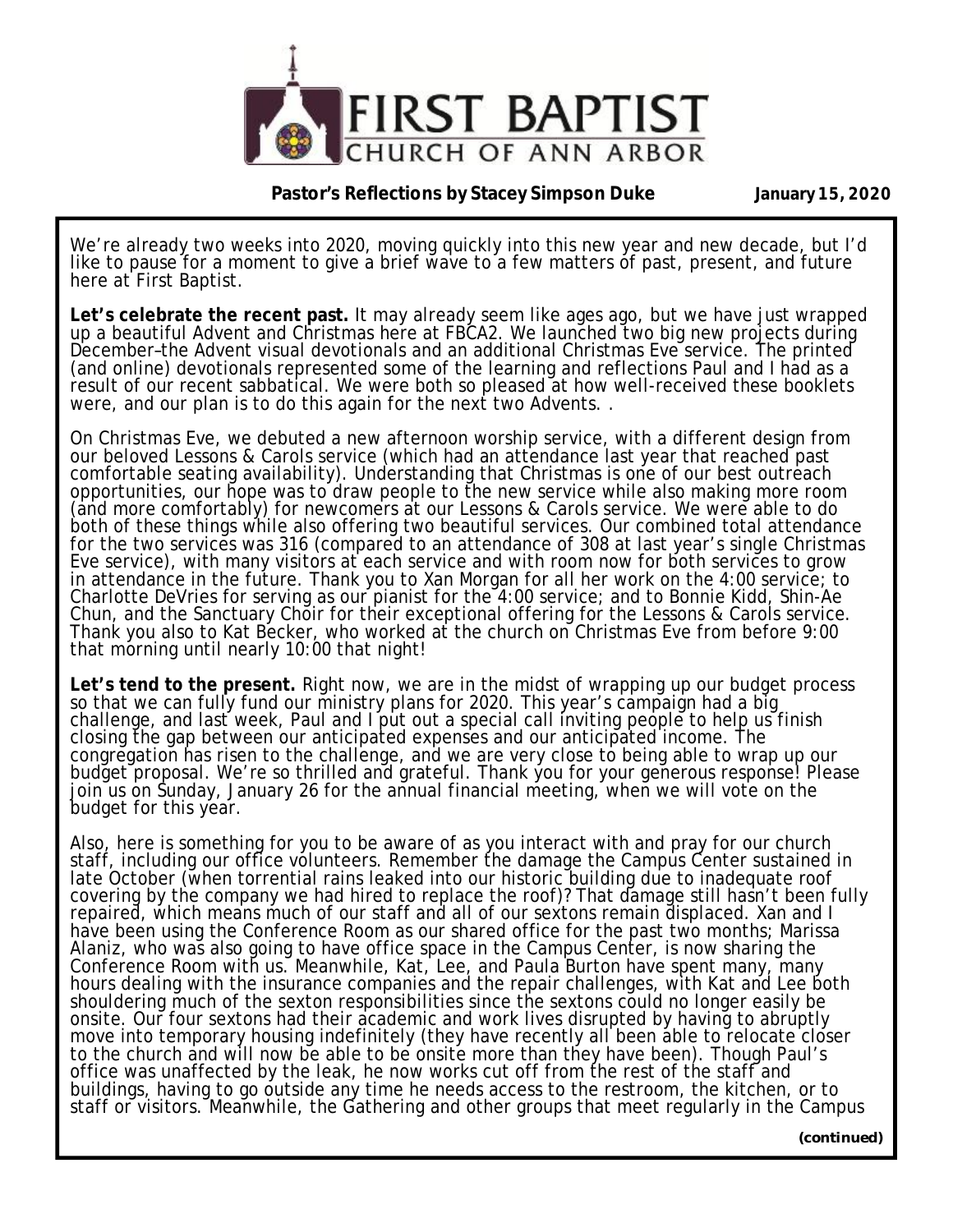Center have had to find new locations to meet. We've been told that we may not be able to move back in until the end of April. I mention this not only to give an update on the state of this part of our facilities, but to ask your ongoing forbearance with and prayers for our staff as we continue to try to get our work done in a surreal and challenging situation.

**Let's look forward to the future.** There is so much to be excited about at First Baptist Church in 2020! I want to highlight just two things that are happening in the near future. Over the last couple of years, our children's ministry and youth ministry have both grown in membership to a point that trying to coordinate and plan our annual Children & Youth Sunday had become unwieldy. Among other things, it became difficult to plug every interested child and youth in to a limited number of worship leadership roles. This year, we are trying something new and will be breaking this event into two separate Sundays - a Children's Ministry Sunday (February 23) and a Youth Ministry Sunday (May 17). What a delight, to have so many children and youth eager to lead and serve in worship! Thank you for your prayers and support for both of these ministries.

We also have an exciting event in the works during Lent, when we will be hosting two brothers from the Taizé Community, March 8 through 12. Taizé is an ecumenical Christian monastic community in France, centered on kindness, simplicity, and reconciliation. More than 100,000 people from around the world make pilgrimage to Taizé each year for prayer, Bible study, friendship, and communal work. Heather Entrekin and Peter Stover visited Taizé last spring and then shared with our congregation about their experience. Two of the Taizé brothers began making plans to visit an American Baptist church in Denver, and we were offered the opportunity to have them come here on their way there. We are working to make their time here a collaborative, ecumenical event with the involvement of other local churches and campus ministries. Though the itinerary is still being finalized, I want to encourage you to save the date of Tuesday, March 10, when we plan to have the brothers lead evening prayer here at First Baptist. It will be a perfect chance to pause for spiritual centering in the midst of Lent.

This is just a small survey of recent past, present, and near future happenings here at First Baptist. It's a time of robust ideas, spiritual connections, and vibrant ministry. We have so much to look forward to as we love, serve, give, and grow together in this new year!

# *FBC News & Happenings*

# *Simple Soup Supper on Ash Wednesday*

Children and their families are invited to church for a soup supper together at 6:00 pm on Wednesday, February 26. Following dinner we'll talk about the season of Lent, introduce a Lenten discipline for the kids and talk about what they'll see, hear and experience during our Ash Wednesday service which begins at 7:00 pm. The service is 30 minutes. Optional childcare will be provided for infants and toddlers. Please let Xan [\(xan@fbca2.org\)](mailto:(xan@fbca2.org)) know if you're able to come and whether you're able to help make the soup supper happen.

# *Congregational Meeting on Sunday, January 26*

Our annual financial meeting will be held after fellowship time (11:30) on January 26. After the business meeting we will enjoy a potluck lunch. Please plan to attend. There will be a sign-up sheet at the information desk and in the church office during the week. The Board of Care and Community will provide chicken, rolls, and beverages. If your last names begins with A-D, please bring a potato, rice or pasta dish; last names beginning with E-J, please bring fruit or dessert; last names starting with K-Z, please bring a salad or some kind of vegetable dish.

#### **The 2020 Flower Calendar**

The sign-up calendar is now posted on the downstairs bulletin board near the Lounge door. The flowers are placed on the chancel for each service. The cost is \$30 and your dedication goes in the bulletin. The flowers are yours to take after the Sunday morning service. Please sign up early to secure your date(s).

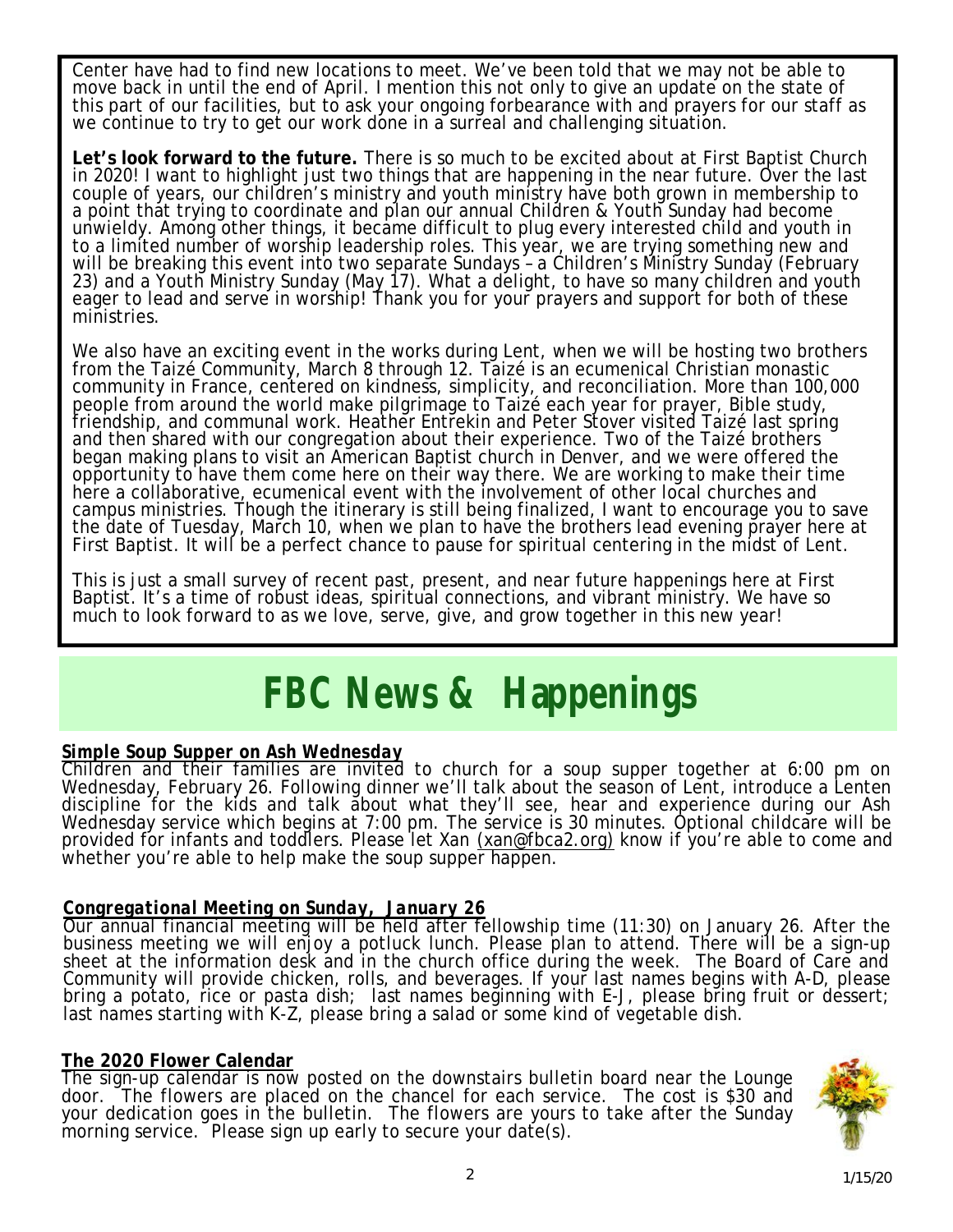

Please take a moment to look at the upcoming opportunities to love our neighbors. You can sign up for any or all of the opportunities at [www.fbca2.org/neighbors](http://www.fbca2.org/neighbors), at the information counter or during Second Hour.

# **Daytime Warming Center**

Our Fellowship Hall is open every Tuesday and Thursday in February for folks who need a place to be during the cold winter days. We are looking for people to provide healthy snacks, provide and serve the noon meal (50 guests) and participate in community activities (hot cocoa bar, letter writing, photo booth, etc). Past providers have both provided home cooked and store bought meals. Connect with Tom Gebhardt if you have any questions [\(tmgebhardt@att.net](mailto:(tmgebhardt@att.net) or 734.904.7417).

# **Overnight Rotating Shelter**

We will host the Delonis Center Rotating Shelter for seven nights in March beginning Monday, March 16 through Sunday, March 22. Two or three volunteers serve each night as hosts arriving at 7:30pm and serving overnight until 7:00am the next day. The volunteers work shifts; each volunteer takes a shift during the night. We have a shower onsite for those who plan to head to work from church. Questions? Contact Pete Stover [\(petestover@me.com](mailto:(petestover@me.com) or at 816-830-1041).

# **Loving our Neighbors: It's Undie Sunday**

During the month of January, we are celebrating Undie Sunday! Our goal is to collect 200 pairs of new men's underwear and 100 of women's in January. Any size, style, or brand is useful. Women's feminine hygiene products are all welcome. These sorts of items are rarely donated and are in short supply among our Vespers, Rotating Shelter, and Warming Center guests. There will be a collection basket in the main hallway throughout the month. If you buy online, you can have items shipped directly to church (attn: Mǎry Davǐs, 517 E. Washingtǒn, Anň Arbor, Mi 48104). We'll be wrapping up the collection on Sunday, January 26th.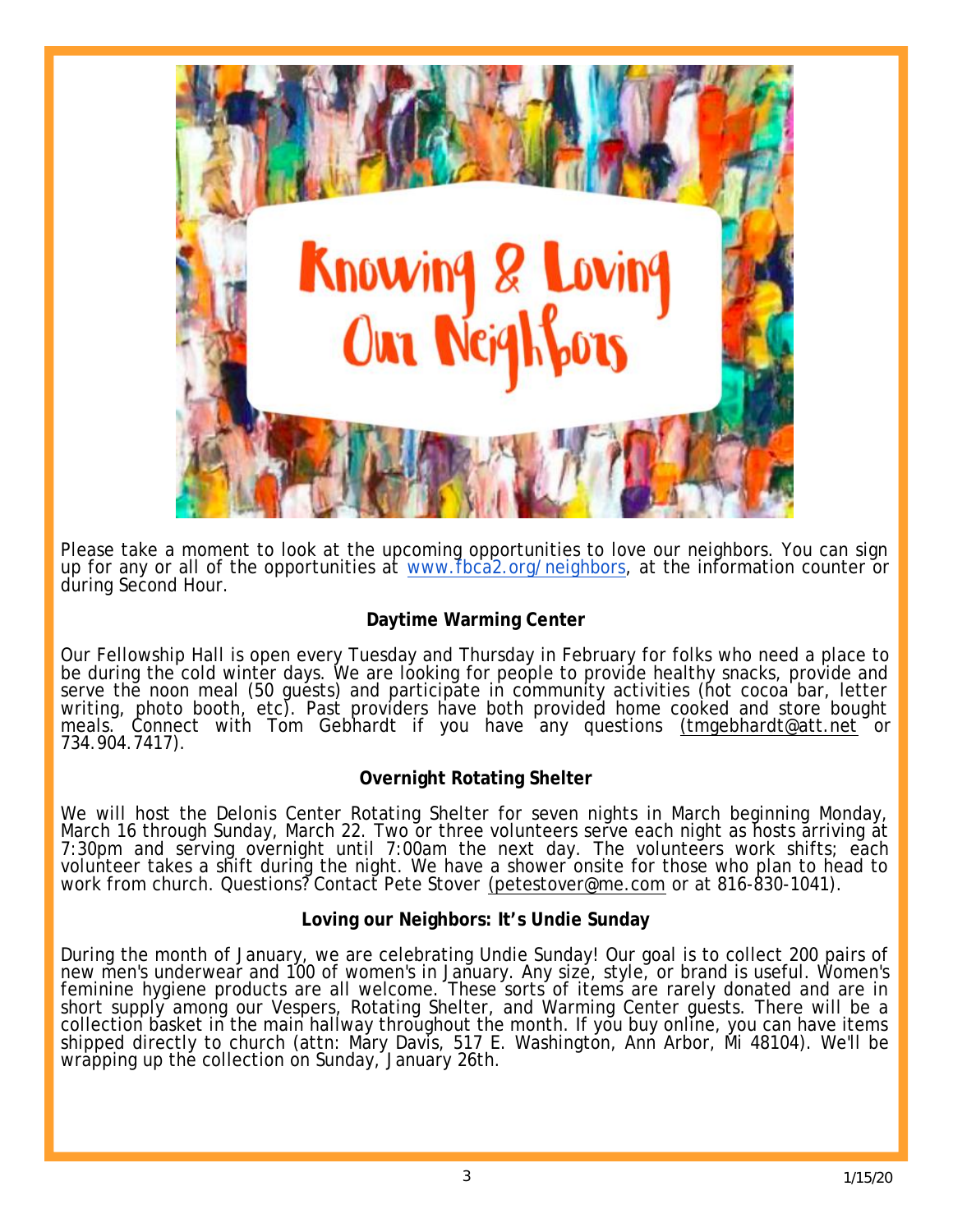#### *New Book Club*

Scott Diels is hosting a book club meeting for Tuesday evening, Jan 28th at 7:00 PM at 1414 Iroquois, Ann Arbor, MI 48104 to discuss Malcolm Gladwell's "Talking to Strangers". This book club is open to anyone who is interested, men or women. Please invite anyone outside of FBC who you think may be interested. Food and beverages will be provided. For more information contact Scott Diels- [hscottdiels@att.net](mailto:hscottdiels@att.net), 734-649-2787



*The MacGregor-Stitt Circle* next meets at 1:00pm in the Memorial Lounge. The program is "The Life of the Preacher's Spouse."

*Year-End Personal Contribution Statements* can be picked up at the Information Table on Sundays or in the office during the work week.

#### *Youth Christmas Party*

After the carol sing on Sunday, December 22, the youth enjoyed a Christmas party and Secret Santa exchange. In addition to the gifts the youth exchanged with each other, Pastor Stacey was able to give out gift bags to each youth because of a special contribution from a church member. The church member wrote a note about how important they feel church youth group is for kids this age, at a time when they may be "very much questioning Christianity, making good choices, dealing with many pressures, how they fit in, etc." Thank you to this special church member, and to the whole congregation, for your ongoing support in making a safe, warm, fun, hospitable space for teens and preteens to wrestle with questions of faith, friendship, and life. (Stacey has gift bags for those youth who were not able to attend the party, so make sure you see her to receive yours!)

#### **Resources for Personal Devotions**

The Board of Christian Education invites you to use *The Secret Place* or *Disciplines* for your daily devotions. *The Secret Place* is available at the Information Counter (free). It is available in regular and large print editions and published quarterly. *Disciplines* has one-page daily devotions for the entire year and the Scriptures are based on the lectionary. Each week you can read and meditate on the Scriptures that will be usually be included in the upcoming Sunday's worship service. *Disciplines* books are available from Sue Ellen for \$10.

*The Board of Care and Community* and your congregation want to be available to help in life's difficulties and transitions, but we can only do that if we know you are experiencing them. We can offer visits, help with food, transportation and possibly other needs. If you or your family lets the church office know, we will contact you by your preferred method to see how we can help.

*Follow us on Facebook*! If you aren't already a fan of FBCA2 on Facebook, come on over and "Like" our page: facebook.com/fbca2. We post regular updates there about what's going on around here, along with the occasional devotional thought. You can post on our wall as well. If you are already a fan, did you know that you can



easily share certain FBCA2 posts with your own Facebook friends? Events and links that can be shared will have a "Share" button (in addition to the usual "Like" and "Comment" buttons). Click "share" and the event or link will show up on your own Facebook page for all your friends to see. It's a great way to get the word out about special happenings at our church.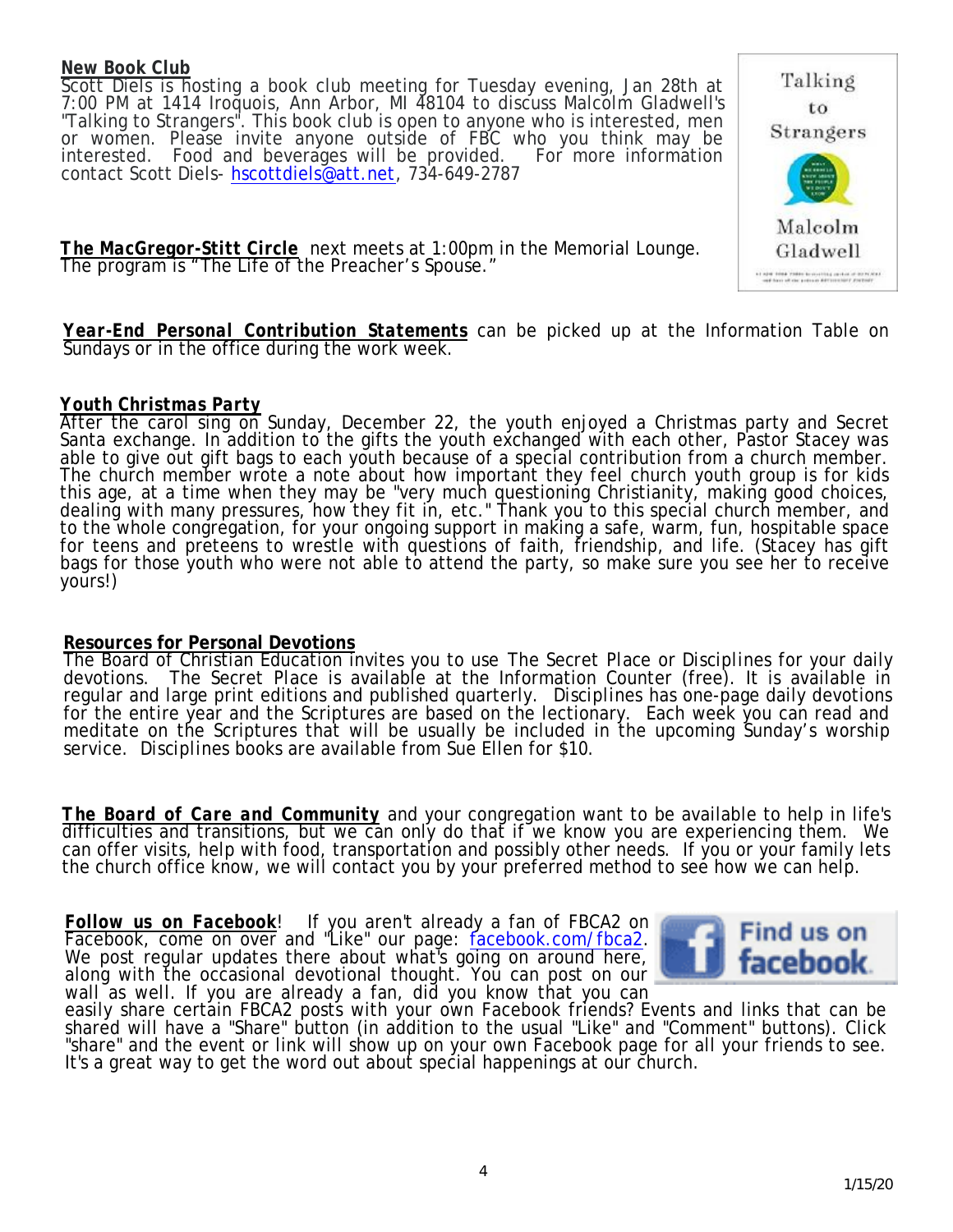

| Sun                             | Mon                 | Tue                       | Wed                                                               | Thu                       | Fri            | Sat |
|---------------------------------|---------------------|---------------------------|-------------------------------------------------------------------|---------------------------|----------------|-----|
|                                 |                     |                           |                                                                   |                           |                | 1   |
|                                 |                     |                           |                                                                   |                           |                |     |
|                                 |                     |                           |                                                                   |                           |                |     |
|                                 |                     |                           |                                                                   |                           |                |     |
| $\overline{2}$                  | 3                   | $\overline{4}$            | 5                                                                 | 6                         | $\overline{7}$ | 8   |
| 10:00 Worship<br>11:30 2nd Hour |                     | Daytime Warming<br>Center | 1:30 Bible Study                                                  | Daytime Warming<br>Center |                |     |
|                                 |                     |                           |                                                                   |                           |                |     |
|                                 | 5:00 Outreach       | 5:30 Vespers              |                                                                   |                           |                |     |
|                                 |                     |                           | 6:30 Gathering                                                    | 7:30 Choir                |                |     |
| $\,9$                           | 10                  | 11                        | 12                                                                | 13                        | 14             | 15  |
| 10:00 Worship<br>11:30 2nd Hour |                     | Daytime Warming<br>Center | 1:30 Bible Study                                                  | Daytime Warming<br>Center |                |     |
|                                 |                     | 1:00 Mission<br>Action    |                                                                   |                           |                |     |
|                                 |                     | 5:30 Vespers              | 6:30 Gathering                                                    | 7:30 Choir                |                |     |
| 16                              | 17                  | 18                        | 19                                                                | 20                        | 21             | 22  |
| 10:00 Worship<br>11:30 2nd Hour |                     | Daytime Warming<br>Center | 1:30 Bible Study                                                  | Daytime Warming<br>Center |                |     |
|                                 | 7:00 Monday         |                           |                                                                   |                           |                |     |
|                                 | Night Book<br>Group | 5:30 Vespers              | 6:30 Gathering                                                    | 7:30 Choir                |                |     |
| 23                              | 24                  | 25                        | 26                                                                | 27                        | 28             | 29  |
| 10:00 Worship<br>11:30 2nd Hour |                     | Daytime Warming<br>Center | 1:30 Bible Study                                                  | Daytime Warming<br>Center |                |     |
|                                 |                     | 5:30 Vespers              | 6:00 Soup<br>Supper<br>6:30 Gathering<br>7:00 Ash Wed.<br>Service | 7:30 Choir                |                |     |